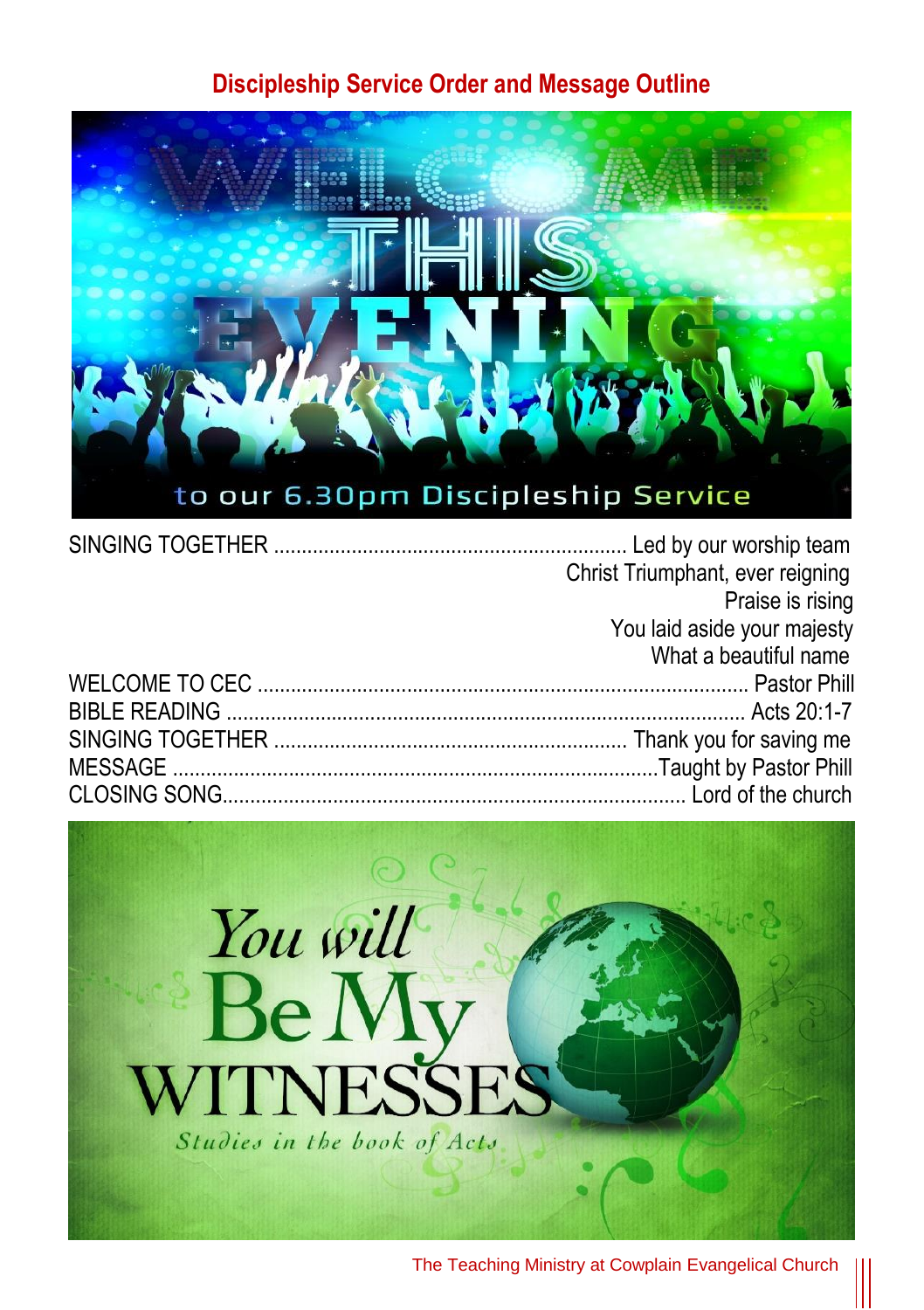### **You will be my witnesses #53 Loving the church: Part 1 Acts 20:1-7**

### **Introduction**

Ephesians 3:20

Colossians 1:24

Acts 20:1-2

**1. We love the church by our \_\_\_\_\_\_\_\_\_\_\_\_\_\_\_\_\_\_\_\_\_\_.** Acts 20:1

Acts 20:36-37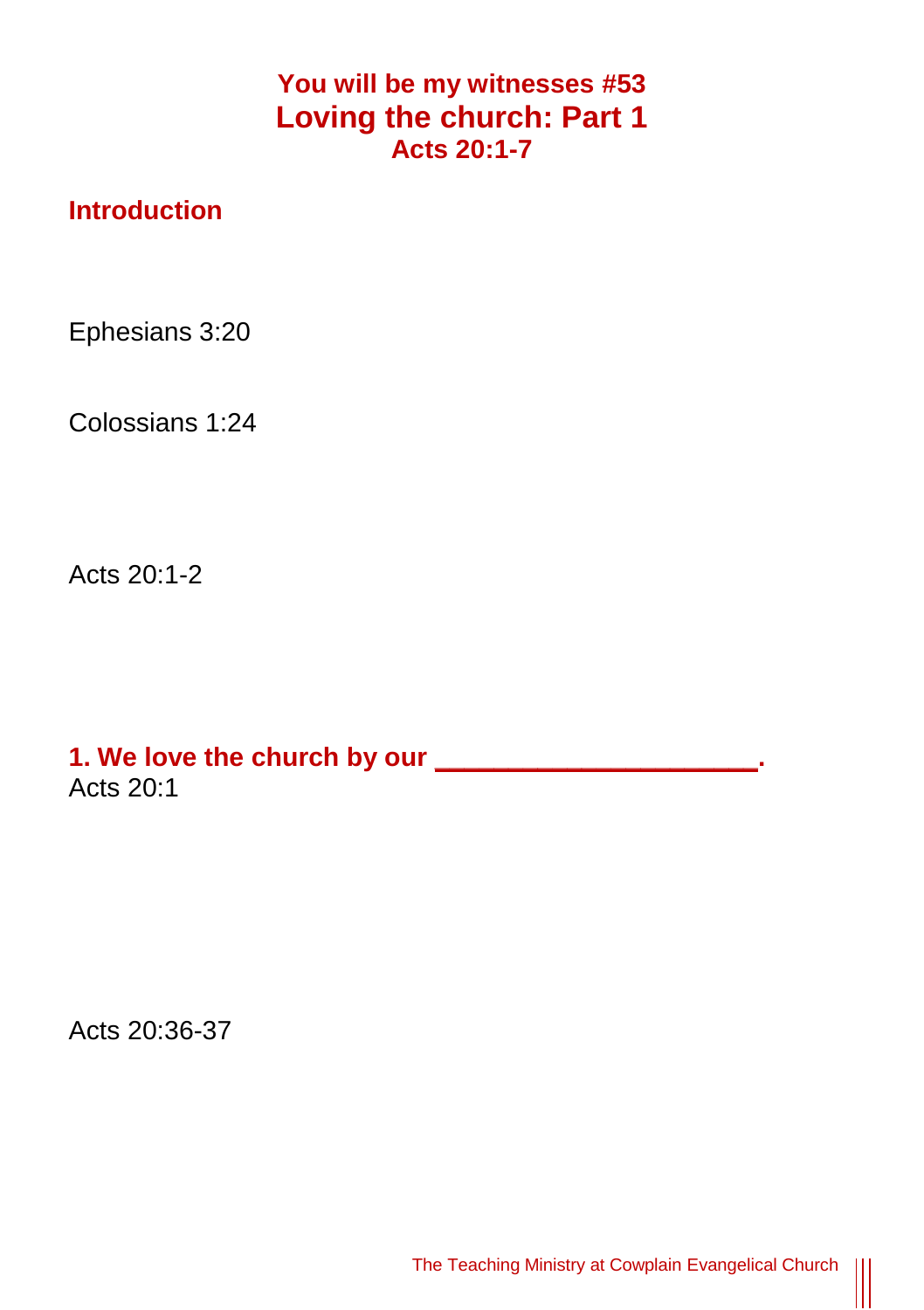# **2. We love the church by our \_\_\_\_\_\_\_\_\_\_\_\_\_\_\_\_\_\_\_\_\_\_.**

Acts 20:1-2

1 Corinthians 16:1

1 Corinthians 16:5

1 John 3:16-18

Acts 20:2

# **3. We love the church because of the \_\_\_\_\_\_\_\_\_\_\_\_\_\_\_\_\_\_\_\_.** Acts 20:2

Ephesians 4:11-13

Acts 28:31

1 Timothy 4:13

2 Timothy 4:2-3